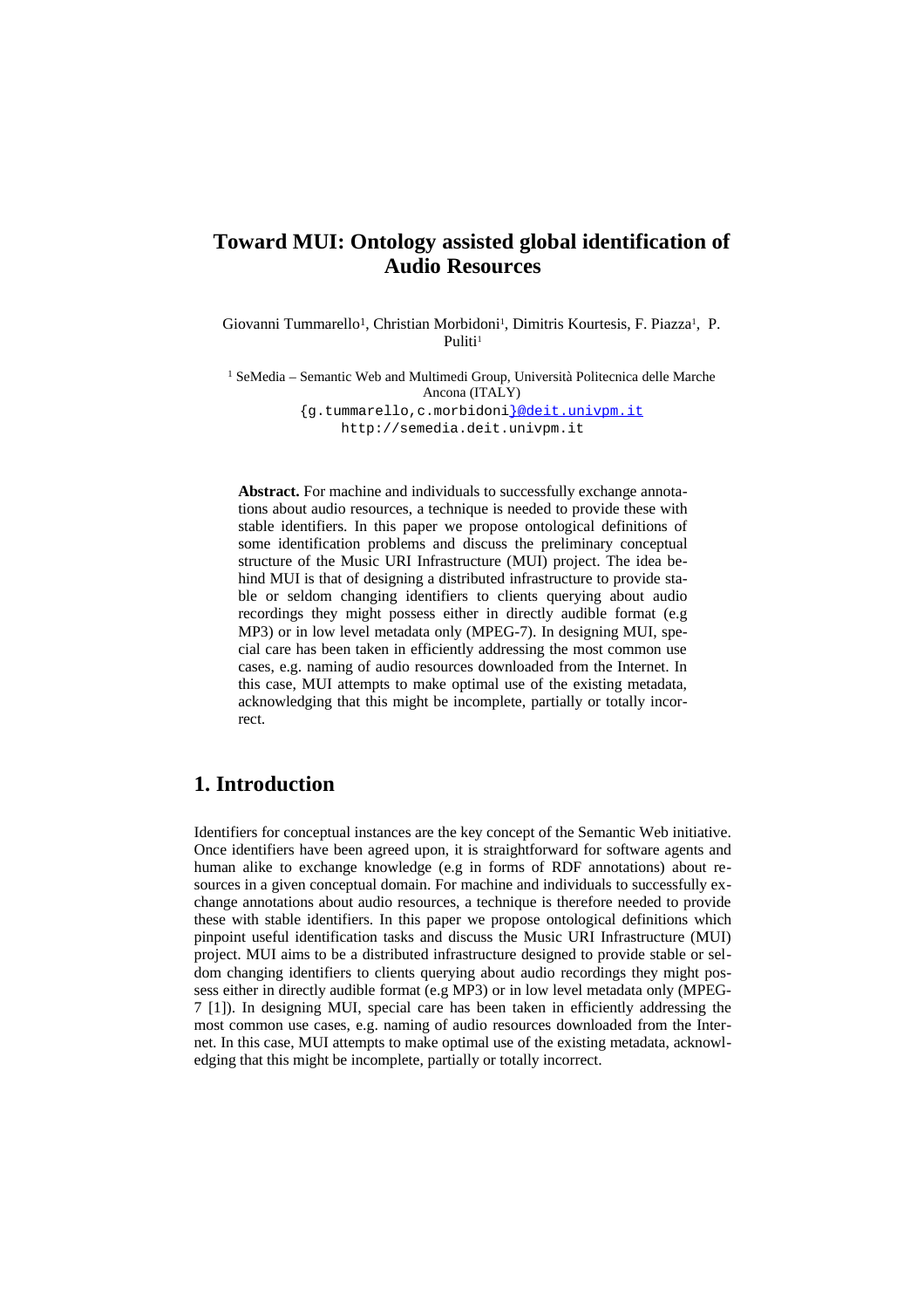### **2. Resource identification**

Based on the current W3C Semantic Web initiative standards (RDF [2], RDFS , OWL [3]), identifiers for resources can be given as URI (Uniform Resource Identifiers) or as Inverse Functional Properties (IFPs) [3]. In a few domains there are direct ways of assigning identifiers. An obvious example is the web itself, where if the conceptual object is the HTTP accessible data object, the URL themselves are URIs and act as natural identifier for Semantic Web annotations. Other notable examples are published titles, which can be directly mapped to the URN:ISBN: URI space etc.

There are however domains where mapping to a single identifier is all but simple. For example, and not surprisingly, an agreed procedure for mapping human beings to URI has so far failed to emerge. In this specific case, usually resources are identified based on IFPs they might have, that is, properties such as a Social Security Number or a mailbox, that can be said to uniquely identify that person [4].

When no central authority exists and when multiple "identification providers" entities coexist for the same conceptual domain, there exists the obvious problem of identical resources potentially being assigned non matching identifiers by the different identification providers. In this situation, this could be avoided if identifiers are chosen according to deterministic algorithms that evaluate function of the sole, common accessible, properties of the entity. One such example is identifying file resources using an agreed digital hash function as happens in P2P file sharing softwares.

In case of media objects, even limiting ourself to the field of audio, providing such identifiers is in general a very difficult problem.

# **3. Scenario and ontological definitions of interest in Music Identification**

We start considering that a user has a digital audio resource and would like to somehow obtain an identifier for it. Such identifier will map that resource to a conceptual entity of a given class. In order for the identification to be useful, the class must naturally have properties that support the specific use case that the user or agent is interested into. Ideally, identifiers should also be given so that resources that map to identical conceptual entities in the specific use case obtain the same identifier. This, in turn, enables distributed annotations and semantic web scenarios in general.

This calls for conceptual analysis to define classes of identifier that share the same conceptual level. We propose the following meta-classification:

|                |  |  | Acoustic Entity Class ClassIdentifier $(A)$ = ClassI- Use cases           |                      |
|----------------|--|--|---------------------------------------------------------------------------|----------------------|
|                |  |  | dentifier(B) IFF                                                          |                      |
| Digital        |  |  | audio file Bitwise file identity                                          | Synchronizing remote |
| (DAF)          |  |  |                                                                           | musical filebases    |
|                |  |  | Digital Encoded Audio Encoded content bitwise identi- Annotating encoding |                      |
| Content (DEAC) |  |  | cal (e.g. Mp3 audio frames)                                               | quality/performance  |
|                |  |  |                                                                           | by specific hardware |

**Table 1.** Classes uses in MUI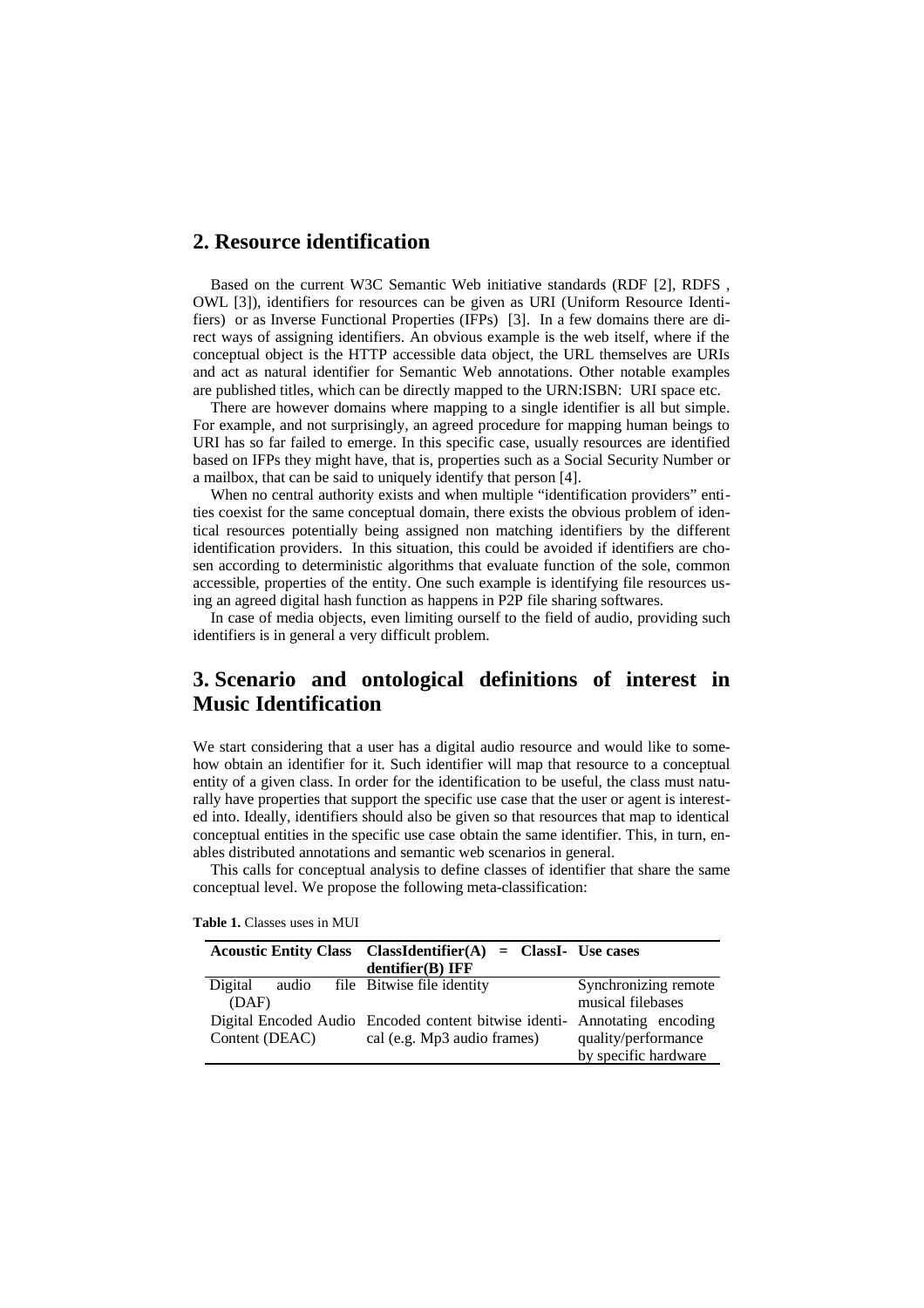|               | Reproducible rECord- Once theoretically recovered Author/Album/track   |        |
|---------------|------------------------------------------------------------------------|--------|
| ing (REC)     | from the encoding A and B annotations.                                 |        |
|               |                                                                        |        |
|               | would sound identical to a gold- Performance annota-                   |        |
|               | en ear listener.                                                       | tions. |
|               | Identifiable Musical Most listeners knowing all the Melody/tune/compo- |        |
| Artwork (IMA) | nameable and distinguishable sition annotations                        |        |
|               | audio compositions ever pro-                                           |        |
|               | duced would agree that both A                                          |        |
|               | and B are acoustical representa-                                       |        |
|               | tions of the same, single, one.                                        |        |

The classes are here listed in inverse order of generality but they do not form a hierarchy in the ontology/OO sense, e.g we cannot directly substitute a digital audio file in a reasoning about an Identifiable Musical Artwork, as in fact it *is not* a digital file. These classes have however the important property that instances belonging to a "narrow" class can act as identifiers for the more "general" classes, i.e. can act as Inverse Functional Properties.

For example one might annotate any DAF (e.g. file://c/mymusic/jingle.mp3) with annotations that would instead more properly pertain to the matching REC (e.g. about the performance - "Live in Camerano, Italy, December 2001") , or even in the scope of the IMA instead (e.g. "a Christmas classic"). Given that by class definition if such mapping exist, the DAF will act as inverse functional property of both the REC and the IMA, it will be straightforward for a reasoning system to analyze the user annotations and move those pertaining to higher level classes to the correct instances so that they can be maximally useful to other users on the Semantic Web. In this case this would mean move the annotations about "Jingle bells" as a Christmas classic from the URI of the MP3 file to the URI indicating the theme (IMA).

Finally, we note how these classes are described directly by the definition explaining what does it mean for two audio resources to be assigned the same identifier (second column in the table). Such procedures are based solely on data or acoustical analysis of the audio representations and a priori knowledge about existing instances (e.g. knowing the existing compositions and the existing recordings).

#### **3.1. Digital Audio File level identification**

At client level identification can trivially happen at level of DAF, assuming that extremely rare but not impossible identifier collisions are acceptable, using standard digital hashing technique such as SHA1 or MD5. If collisions cannot be accepted then the only possibility is for MUI to centrally store a copy of each distinct DAF so to be sure that each new incoming one is not already in the DB. As such setting is highly unlikely, MUI clients by default rely only on digital hashes, in particular on SHA1. Obviously, to provide such digital hash identification there is no need for a centralized structure, as each client can evaluate it locally. The MUI infrastructure however will provide added level such as RDF metadata about the specific DAF and additional information such as known file names, first added on etc.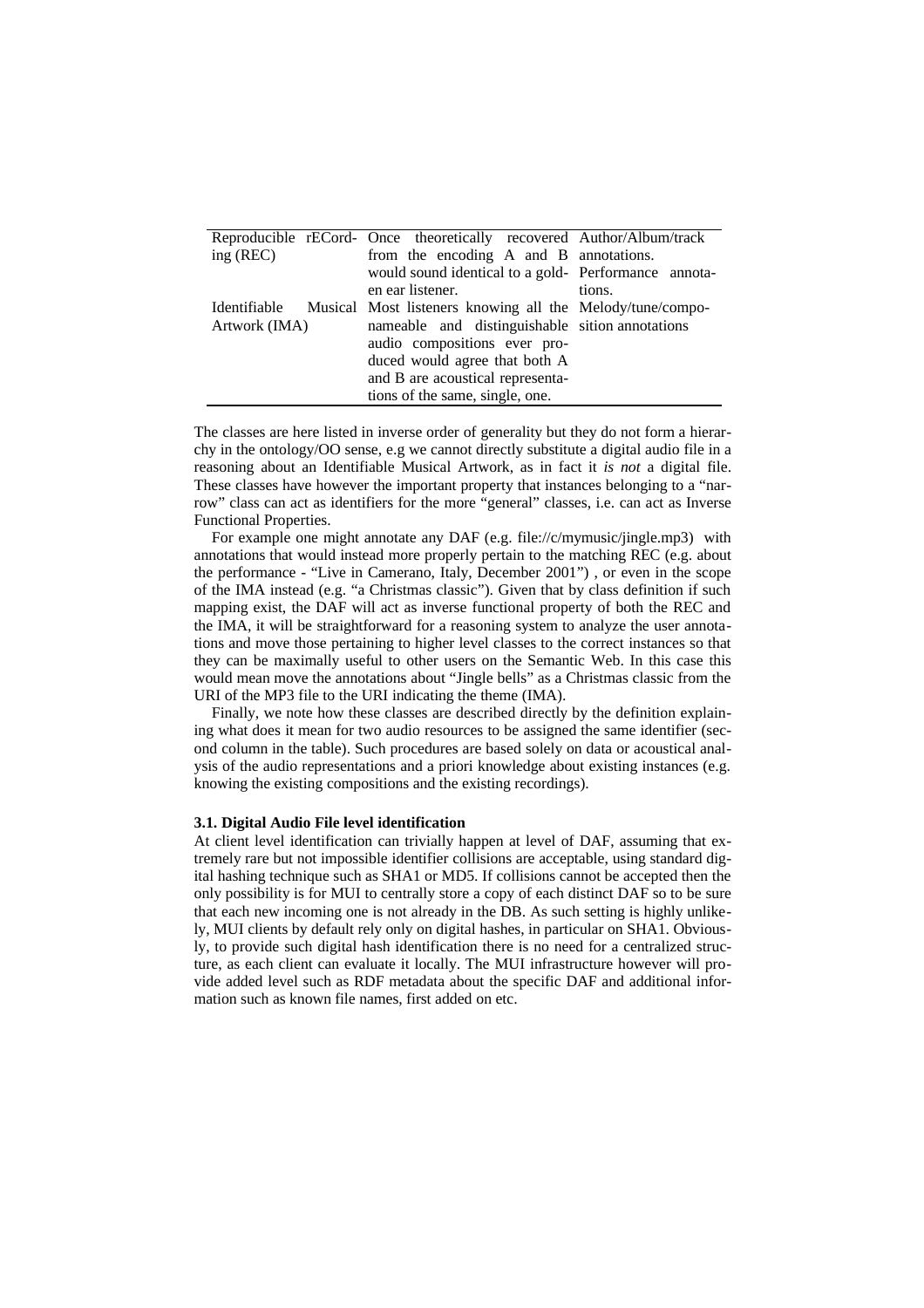#### **3.2. Digital Encoded Audio Content identification**

This is somehow similar to the DAF identification but it is only concerned with the audible content of an audio file. This covers the common use case of recognizing files being digitally different due to minor metadata changes (e.g. Id3 changes in MP3 files) but having identical playable audio. This concept is useful for a number of purposes especially in the distribution/retrieval of digital content. For example, as more files with different file metadata are identified to be the same audible stream, an improved file sharing client could then use them all as download sources for the data stream.

Techniques for DEAC identification implemented in MUI are based on the MP3 file format analysis plus a digital content hash, a simplistic but effective heuristic being an SHA-1 hash of the last 1kb of the file.

#### **3.3. Reproducible Recording Identification**

At this level, we're interested in providing the same identifiers to all the DAF and DEAC that, if the loss of quality due to the encoding could be compensated, would sound identical to a golden ear listener. The existence of 2 files that can be matched according to this definition, implies that at least at some time a Reproducible Recording "master" existed and this is what we seek to identify. Clearly, RECs are all CD released tracks and all independently created digital audio files. This also implies that live recordings of audio events form their own REC and live capturing of RECs are other, independent, REC.

The reason for this is that, in theory, a live recording is always composed by multiple sources, e.g. the concert being performed and the ambient noise where someone in the crowd might be whistling some completely uncorrelated tune. In such case, the live recording would capture two different acoustic events that have similar dignity, there is nothing that could be "compensated" to remove the "whistling spectator" from the recording. Such a live recording will stand as its own REC.

As it is a common use case to locate the original track a live microphone has captured, this task is performed by mapping the REC (cellphone recording) to a IMA (see next session, e.g "Michael Jackson's "Bad") and providing the identifier of a predefine REC, if one exists, for that.

To be noticed that this definition implies that if the same track was released in 2 formats that have all above human hearing reproduction qualities, a single REC will be assigned as, for all the practical human purposes, they would be identical.

REC identification in MUI plays the most important part and happens making use of different techniques:

- Trough the identification of a DAF or DEAC e.g. a file is recognized to be identical to one in the server that has previously been said to be acoustically equivalent to the REC in question, for example keeping a list of SHA-1 hashes of different known instances
- Through metadata identification , e.g. by identifying the id3 description of the piece to be identical to one known to be meaningful and representative to the REC.

• Through audio content analysis: by using acoustic fingerprinting algorithms. Such procedure is described in section 4.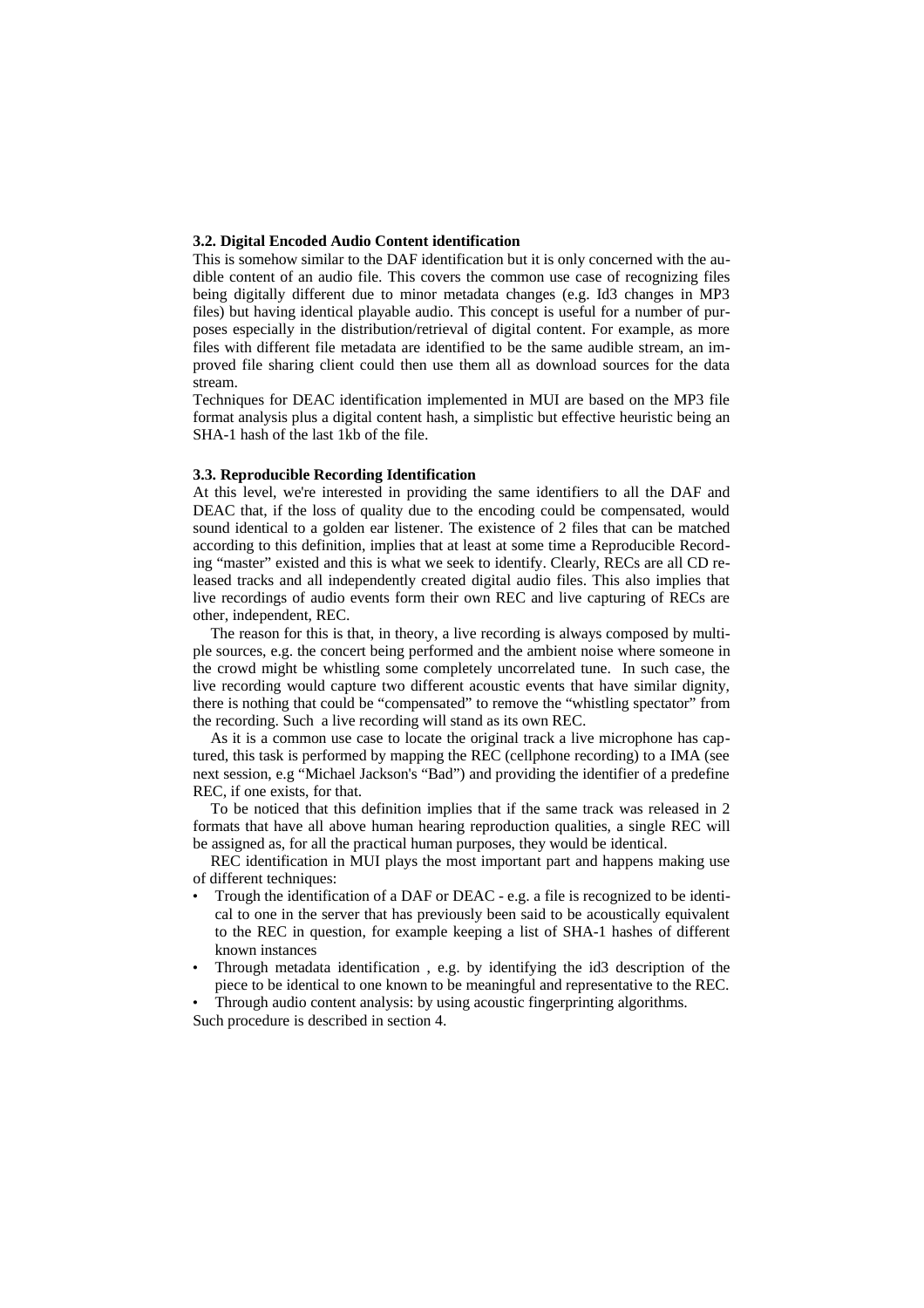#### **3.4. Identifiable Musical Artwork (IMA)**

IMA identifiers are conceptually given to all individually identifiable musical compositions that can be given a name. Such task is clearly complex as it would mean to identify from the audio the musical structures composing it (e.g. The score) and then matching these with the known ones taking into consideration the ability that humans have to compensate for stylistic modifications. In practice, and in MUI, assigning IMA happens trough a loose identification of REC and providing the user with the IMA that is associated to them (if available). This means that a live recording of a song is tentatively matched to the REC of the original song and then the title is provided (if this is present in the MUI database) as REC and IMA identification are the same thing in case of most published music (but not, for example, in case of classical music CDs).

### **1. The MUI infrastructure overview**

MUI operates in a "semi distributed" infrastructure to allow clients to receive stable or seldom changing URI or IFP for musical resources they might possess locally. By "semi distributed" we mean a mixed model where the end client interacts with multiple servers which are in turn cooperating (e.g. To resolve naming conflicts) but in a loose and decentralized way. Identifiers are assigned referring to the above mentioned classes tasks, in particular identifiers of the DAF, DEAC, REC, IMA.

At end client/server level, rather than relying on a single audio identification technique (sometime referred to as "acoustic fingerprinting techniques" [5]), MUI attempts to solve the problem by using a combination of techniques that address directly common use case scenarios.

In particular MUI makes maximal use of any form of metadata that is potentially attached to existing digital media. Metadata such as filenames, ID3 tags, digital hashes of file segments (MD5) are used by the MUI infrastructure as very efficient heuristics for speeding up and improving accuracy of the audio content based fingerprinting by several orders of magnitude. In case of wrong metadata (e.g. a completely misleading file metadata) the audio fingerprinting can almost always point out the anomaly and therefore fall back to more accurate, but time consuming, acoustic matching techniques. To be noticed how MUI takes in high consideration the amount of bandwidth transferred. While other identification services work by transmitting the full audio stream (albeit in highly compressed format such as in GSM identification services such as those offered by Shazam<sup>[1](#page-4-0)</sup>) MUI works by transferring metadata only, be this "higher level" as mentioned or MPEG-7 low level metadata. This happens over an incremental protocol so that more detailed descriptions are transferred only if necessary for a difficult identification. Also, any MPEG-7 low level metadata processing happens based on the MPEG-7 Audio Enc [6] and MPEG-7 Audio DB [7], thus enjoy the ability to operate across heterogeneous MPEG-7 sources, e.g. to compare MPEG-7 streams also if they're not identical in the typology and resolution of the low level descriptors [8].

<span id="page-4-0"></span><sup>1</sup> http://www.shazamentertainment.com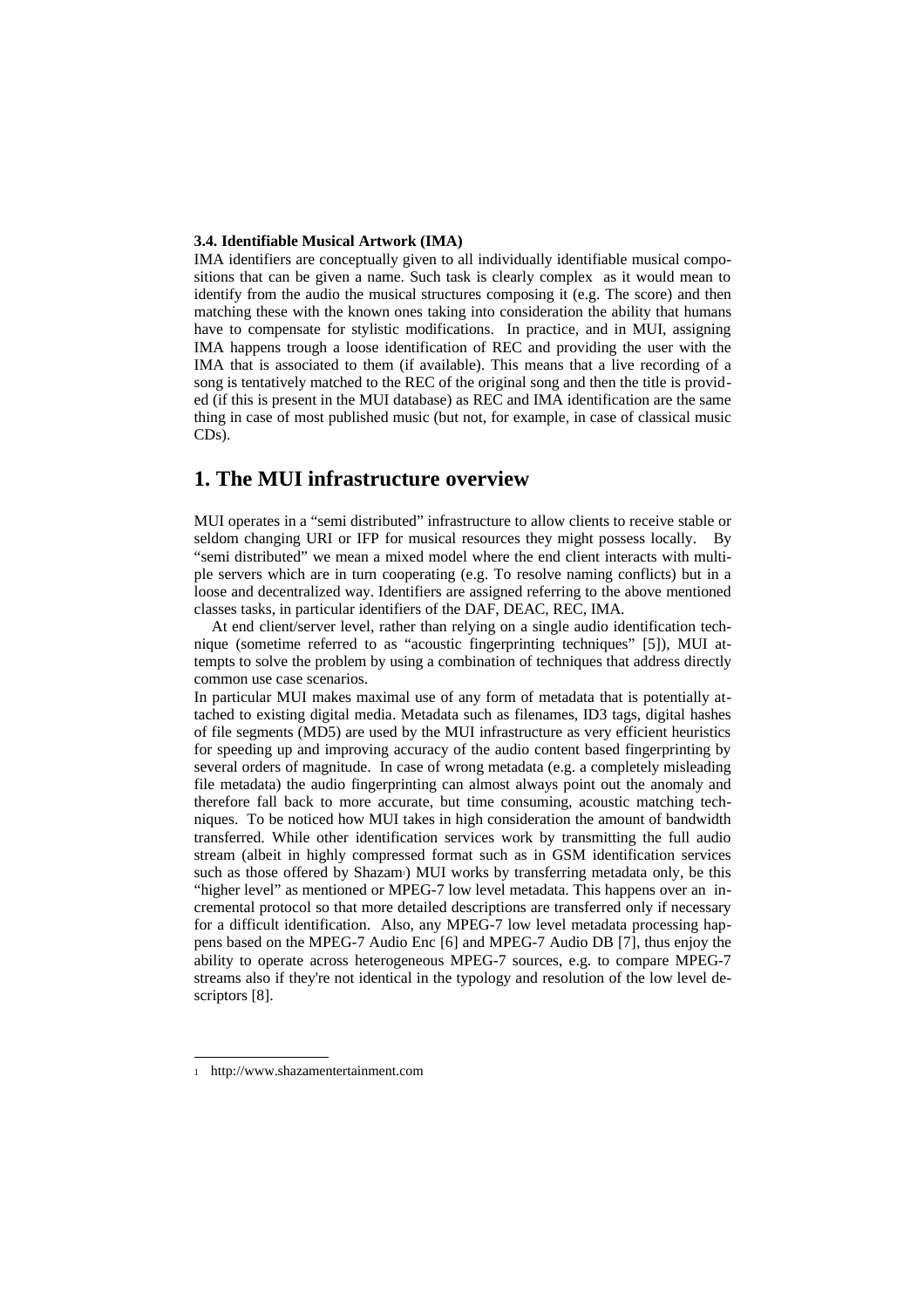

*Figure 1The user may interrogate multiple MusicURI clusters set up independently.*

The main acoustic fingerprinting algorithm is in fact based on MPEG-7 low level descriptions, in this sense similar to [9] and [10], but greatly improved over what made available in the MPEG-7 experimental model.

In case a MUI server is highly confident that the user is proposing an audio resource it does not know about, an import procedure will be initiated where the high definition MPEG-7 stream will be requested (or the audio resource itself) and a new identifier will be assigned. MUI servers then cooperate in P2P so that conflicting assignments are resolved based on the principles of "causing less problems" at identification levels, e.g. The identifiers that have been used the most among the servers will be the one to agree to.

While the client server database update interaction and the P2P server exchanges are opens to a number of security issues, these are not different from those from any open world Semantic Web application, so we will here consider the system to be performing in a trusted and good faith environment and leave security and social model issues for further studies.

MUI is being developed in Java (see [11], why this is in fact a good idea) on top of MetaMedia , an architecture for high performance distributed Java computing. Thanks to MetaMedia [12], MUI servers rely on cluster computing scalability in terms of both processor power and disk space. In the following figure, a client queries several MUI clusters at the same time.

### **4. Conclusions and related works**

In this work we presented the preliminary theoretical and architectural foundations of MusicURI, tentatively a highly useful infrastructure for cooperative annotations about